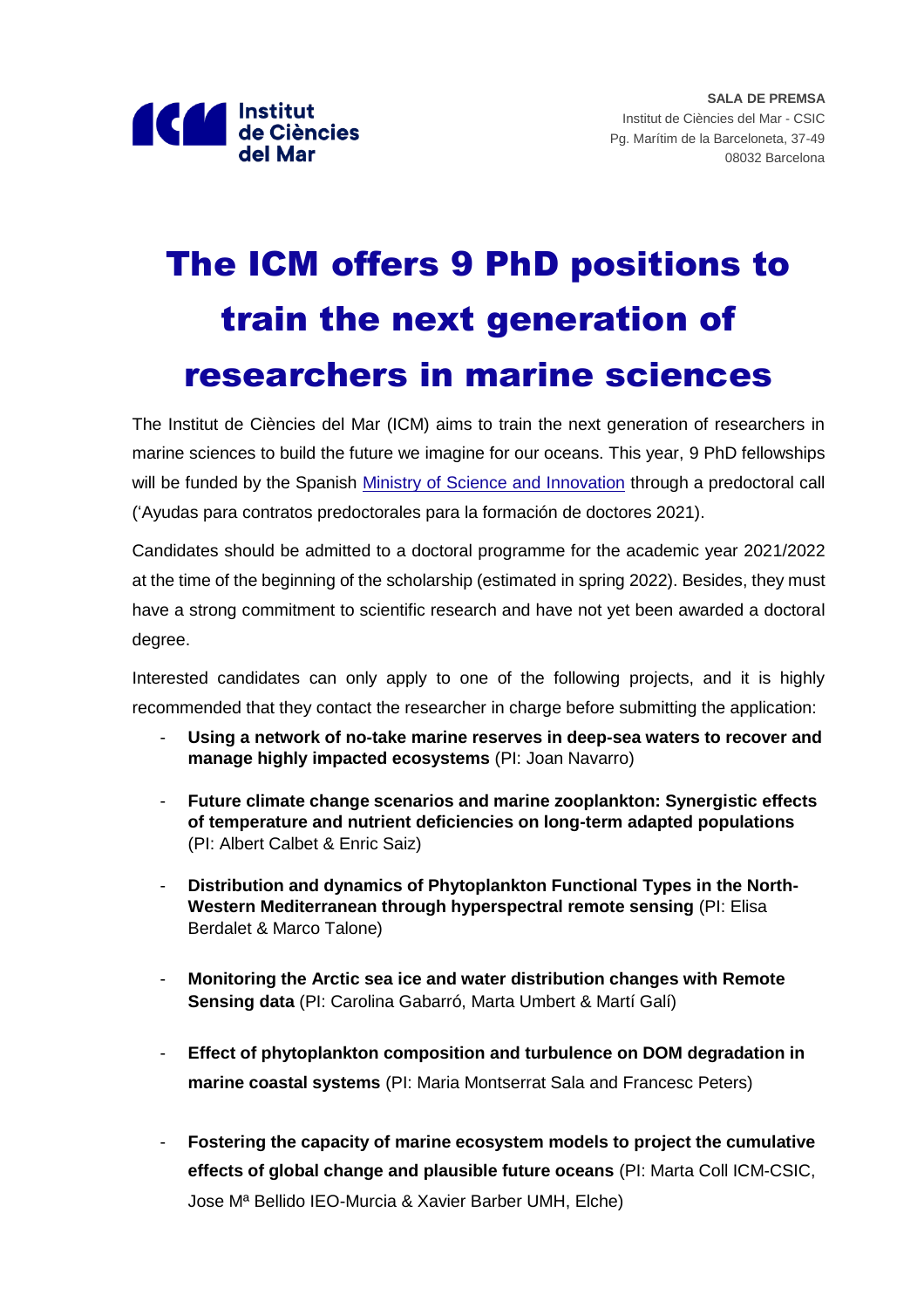

- **Holistic approach for the study of reproduction in fish: the omics challenge** (PI**:** Mercedes Blázquez & Eva Calvo)
- **Impact of ICE-sheet retreat and geological controls on Fluid fLow dynAMics of the antarctic pEninsula continental margin (ICEFLAME) (**PI: Roger Urgeles & Ricardo León Buendia)
- Use of submarine telecommunication cables and passive seismic stations **for seafloor observation and monitoring of natural hazards (**PI: Rafel Bartolomé & Arantza Ugalde)

PhD fellows at ICM will receive a 4-year contract with a gross annual salary of 16,250€ for each of the first two annuities; 17,410 for the third annuity; and 21,760 for the fourth annuity, apart from an additional grant of 6,860€ for mobility and training for the 4-year period.

The ICM encourages applications from highly motivated graduates from all over the world who wish to undertake a doctoral degree in marine sciences. Successful candidates will join research groups headed by top-level scientists and will carry out their research in cuttingedge fields of marine sciences in a stimulating environment.

Applications will open the **28th October to the 11th of November 2021** through the following [link.](http://www.aei.gob.es/portal/site/MICINN/menuitem.dbc68b34d11ccbd5d52ffeb801432ea0/?vgnextoid=4c6c68d98570c710VgnVCM1000001d04140aRCRD&vgnextchannel=305938bc8423c710VgnVCM1000001d04140aRCRD) We encourage future applicants to contact the Principal Investigators of the advertised offers.

# *About ICM*

*The ICM is the fourth largest research institute of the Spanish National Research Council (CSIC) and the largest dedicated to marine research. ICM researchers study most broadly marine topics and the global ocean as a whole. Under the motto "Ocean Science for a Healthy Planet", the ICM conducts frontier research and foster both knowledge and technology transfer on topics related to ocean and climate interactions, conservation and sustainable use of marine life and ecosystems, and impact mitigation of natural and anthropogenic hazards.*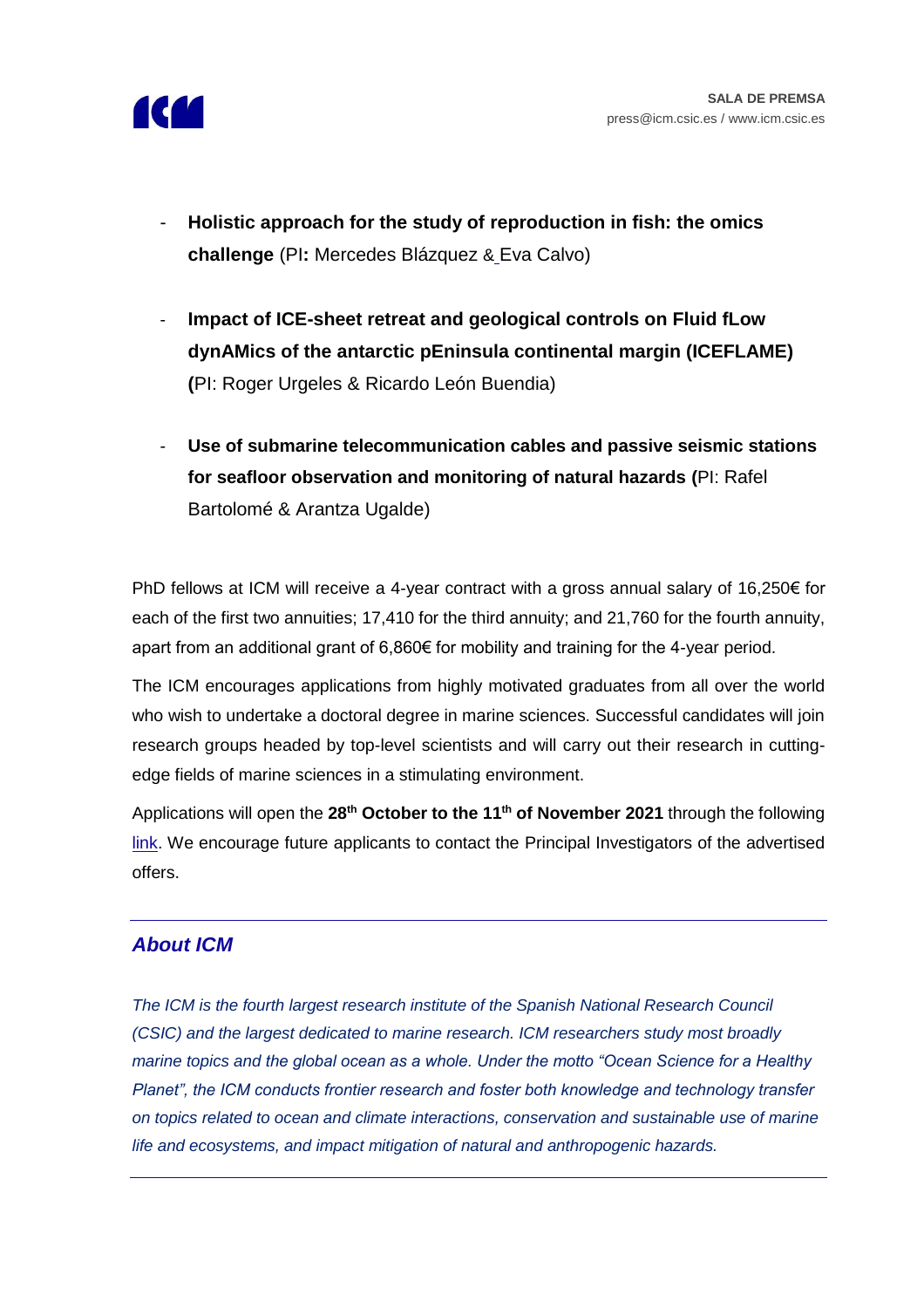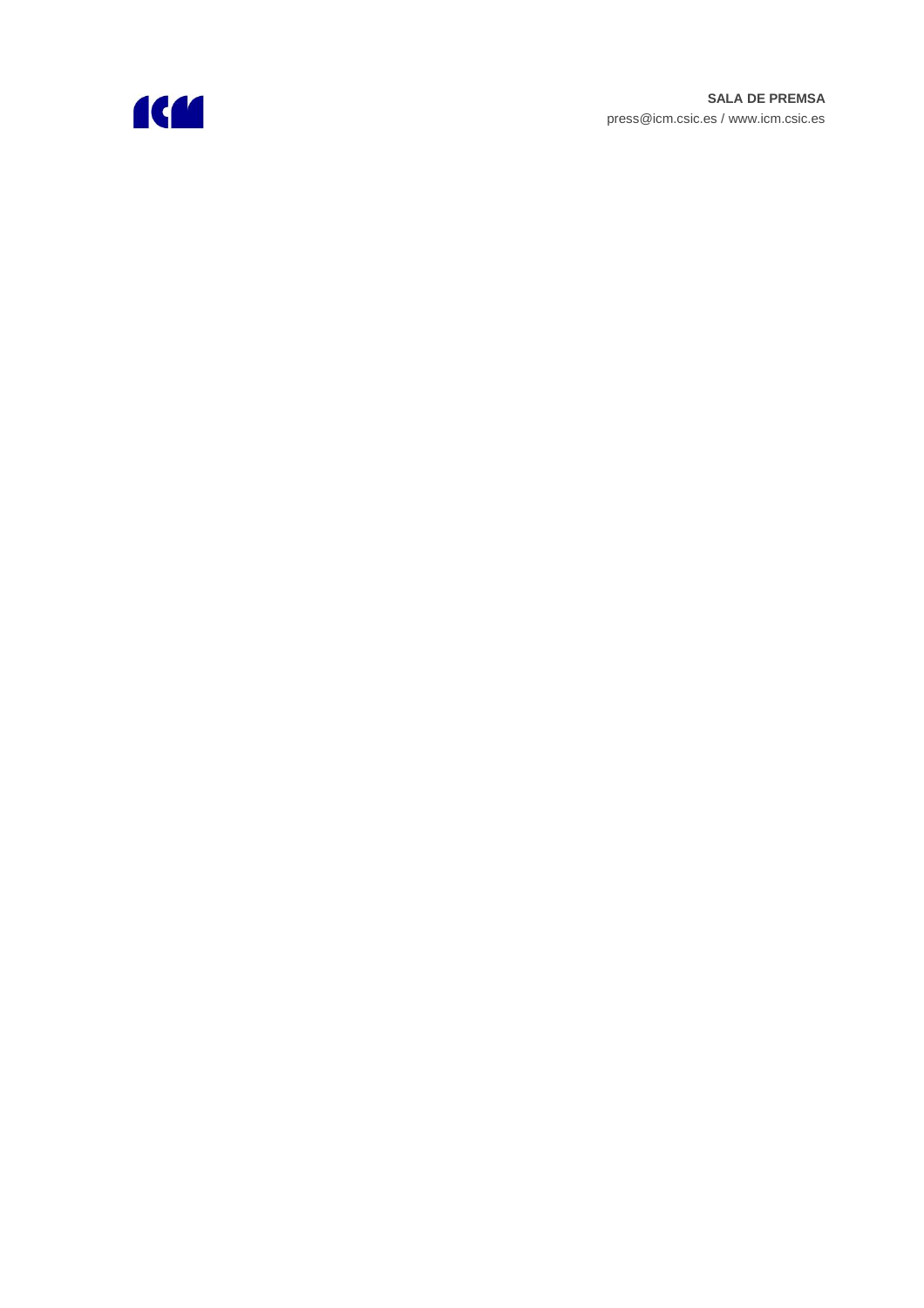

**Title: Using a network of no-take marine reserves in deep-sea waters to recover and manage highly impacted ecosystems.**

**PhD supervisor:** Joan Navarro

#### **Summary:**

Fishing activity is one of the main drivers of ecosystem change in the Mediterranean Sea. The use of high impact fishing-gears has led to overexploitation of many populations of marine resources and a global impact on the ecosystem structure. A potential management option to preserve these ecosystem services is the implementation of no-take marine reserves where no fishing activity is allowed. These marine reserves would act as recovery areas for fragile benthic fauna and the restoration of the seabed structure and its functionality. Marine reserves would also favour the recovery of highly-exploited marine resources inside and adjacent habitats by acting as sources of larvae and adults (spillover effect), thus, supporting local and regional fisheries. In this PhD project, the student, helped with the highly interdisciplinary research team of the coordinated project BITER, will to evaluate the usefulness of a network of no-take marine reserves to recover commercially-important demersal fishery stocks and habitats. Specifically, he/she will answer two main questions: (1) Is the use of a network of deep-sea marine reserves a solution to recover highly exploited benthic habitats and help sustainable exploitation of target fisheries in the Mediterranean Sea? and (2) Is it possible to use less-footprint and non-invasive technological methods to monitor the recovery of fishing-impacted marine ecosystems? To answer these questions, the student will learn the use of different methodologies related to fishery-ecology management, connectivity models, and robotic applications. The PhD student will participate in the planning and execution of the campaigns and the laboratory work, will have access to the data and samples of the project, and to the use of data processing computer programs and databases. Possibilities for further training will be provided through different research stages. The training objective is that at the end of the PhD Thesis (in the University of Barcelona), they will have a minimum of four/five papers published as first author in Q1 journals, valuing above all their good predisposition and scientific and human integration.

Requirements: Bachelor in Biology, Marine Sciences, Environmental Sciences or similar. Fluent English. Interest and some experience in Marine Ecology studies are desirable.

**Contact people:** Joan Navarro, ICM-CSIC, [joan@icm.csic.es](mailto:joan@icm.csic.es)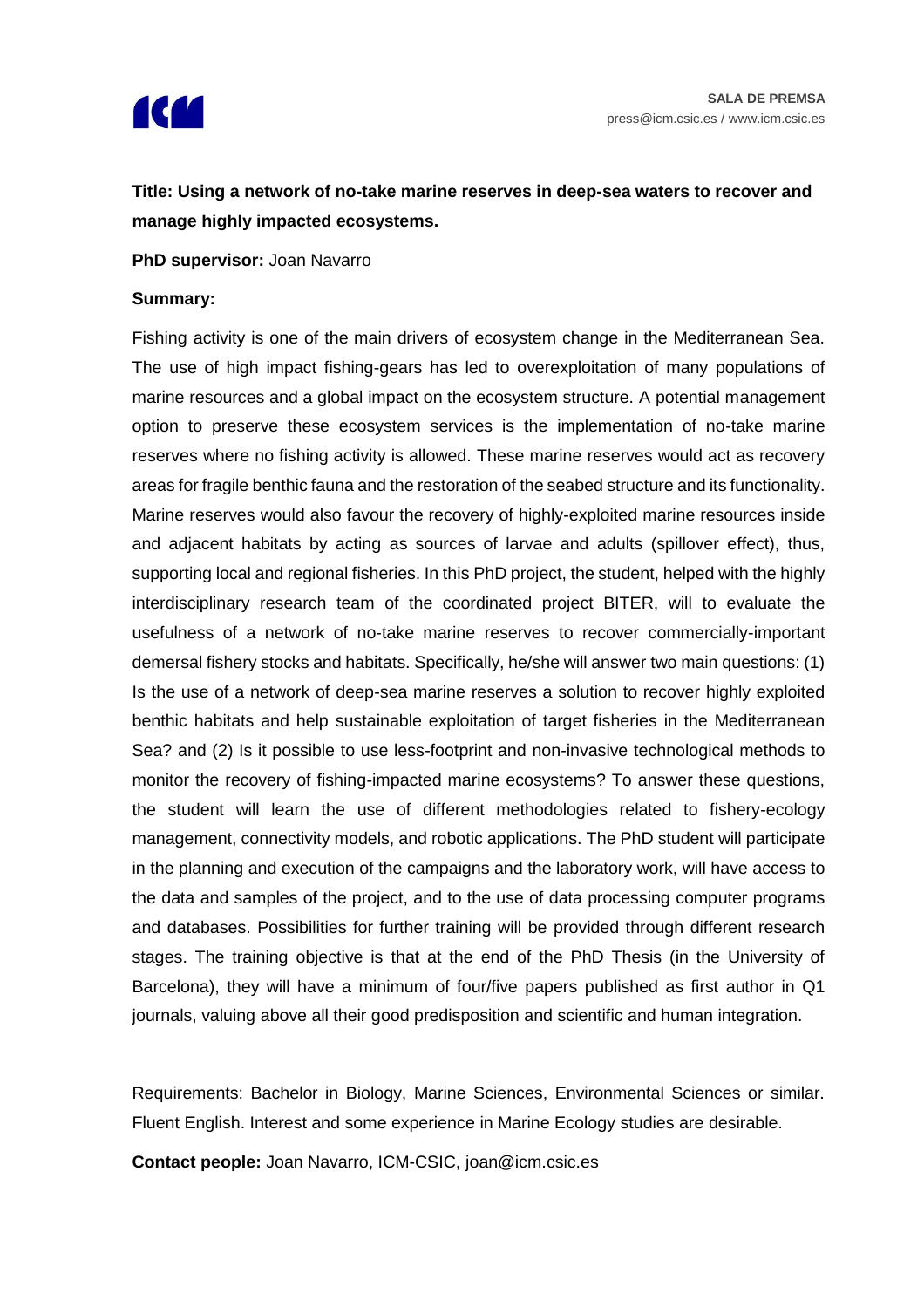

**Thesis thematic: Future climate change scenarios and marine zooplankton: Synergistic effects of temperature and nutrient deficiencies on long-term adapted populations**

**PhD supervisor:** Albert Calbet & Enric Saiz

#### **Summary:**

Microzooplankton (mostly unicellular organisms, such as ciliates and dinoflagellates) are key components of the marine pelagic food webs because of their role as the main link between primary production and higher trophic level consumers.

The progressive sea temperature increase, a consequence of the rise in atmospheric CO2 of anthropogenic sources, might be the major climate change driven factor directly affecting microzooplankton. The temperature may also affect microzooplankton by altering the nutritional status of their prey, because of the expected higher stratification and nutrient depletion in the photic layer. Given the important roles of microzooplankton, there is a mounting interest in the study of these climate change variables on them, as they may result in profound effects on the biogeochemical cycles and functioning of the entire marine system. Traditionally, the effects of temperature on marine organisms have been widely studied; however, most of the research to date has focused on short-term responses and did not properly address long-term exposures that allow phenotypic and genotypic multigenerational adaptations. Therefore, in this proposal, we aim to evaluate the physiological and biochemical effects of temperature on protozoans under scenarios of long-term temperature adaptation. Particularly, we will focus on the feeding, growth, and reproductive performance of multigenerationally adapted populations of marine protozoans under the different warming scenarios.

We are seeking for a highly motivated candidate with a very good academic record and fluent in English. Only candidates with degrees in biological sciences or related disciplines will be considered.

**Contact people**: Albert Calbet: [acalbet@icm.csic.es](mailto:acalbet@icm.csic.es) Enric Saiz: [enric@icm.csic.es](mailto:enric@icm.csic.es)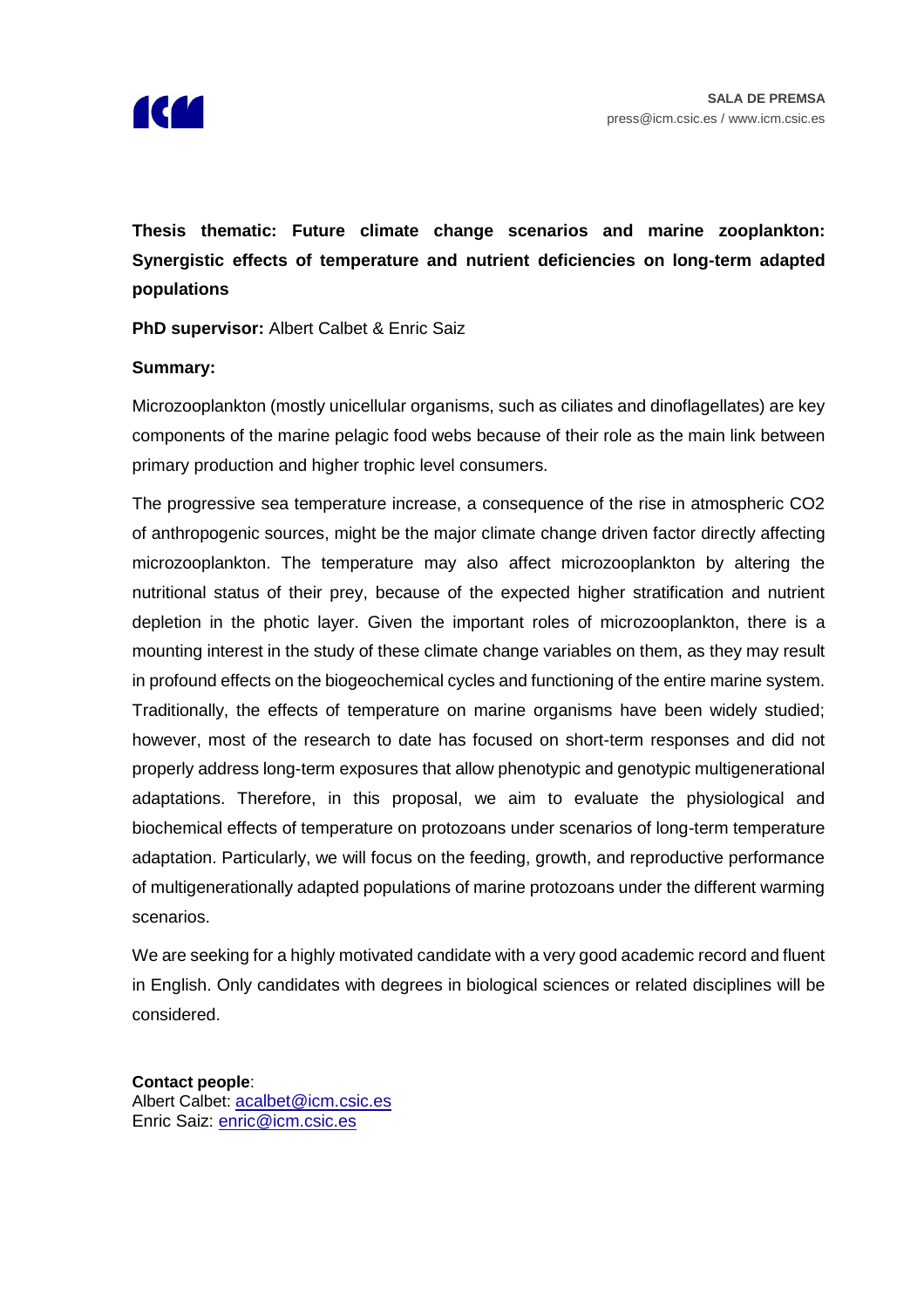

### **Title: Distribution and dynamics of Phytoplankton Functional Types in the North-Western Mediterranean through hyperspectral remote sensing**

**PhD supervisors:** Elisa Berdalet & Marco Talone

**Summary:** Phytoplankton distribution is commonly used as indicator of the primary production, the trophic state of the ecosystems, and biogeochemical processes in the oceans. Optical remote sensing is a useful tool for monitoring both the concentration and distribution of phytoplankton. As a first-order approximation, phytoplankton biomass is generally estimated as a function of chlorophyll-a concentration, in turn retrieved based on multispectral measurements of the sea surface water-leaving radiance.

In the last decade, the interest of the scientific community progressed from the general picture of phytoplankton bulk biomass, to the study of the distribution of the so-called Phytoplankton Functional Types (PFT), i.e., groups of phytoplankton species aggregated according to a specific "functional" characteristic. The increasing quality of the optical measurements, in fact, permits to distinguish the spectral signature of specific PFTs, and so to estimate their distribution. Further developments are expected thanks to the availability of hyperspectral satellite measurements, as those currently provided by ASI's PRISMA or the future NASA's PACE and ESA's CHIME missions.

Within this context, the proposed PhD is a contribution to the study of the distribution and dynamics of PFTs in the North-Western Mediterranean Sea. **Its main objective will be the development of retrieval algorithms for the estimation of PFTs concentrations optimized for the NW Mediterranean, based on concurrent in-situ radiometric and biological measurements and extensible to satellite observations**.

The selected candidate will benefit from ICM's long-time and recognized expertise on the *in situ* characterization of PFTs in the area, and at the same time, from the recent availability of both *in situ* and space-born hyperspectral measurements. The PhD will be developed within the ICM's Remote Sensing and Ocean Health and Plankton Ecology groups, counting on already planned field campaigns, robust international collaborations, and the availability of cutting-edge instrumentation (e.g., optical sensors, UPLC, computational power, etc..).

#### **Contact people:**

Elisa Berdalet [berdalet@icm.csic.es](mailto:berdalet@icm.csic.es)

Marcol Talone [talone@icm.csic.es](mailto:talone@icm.csic.es)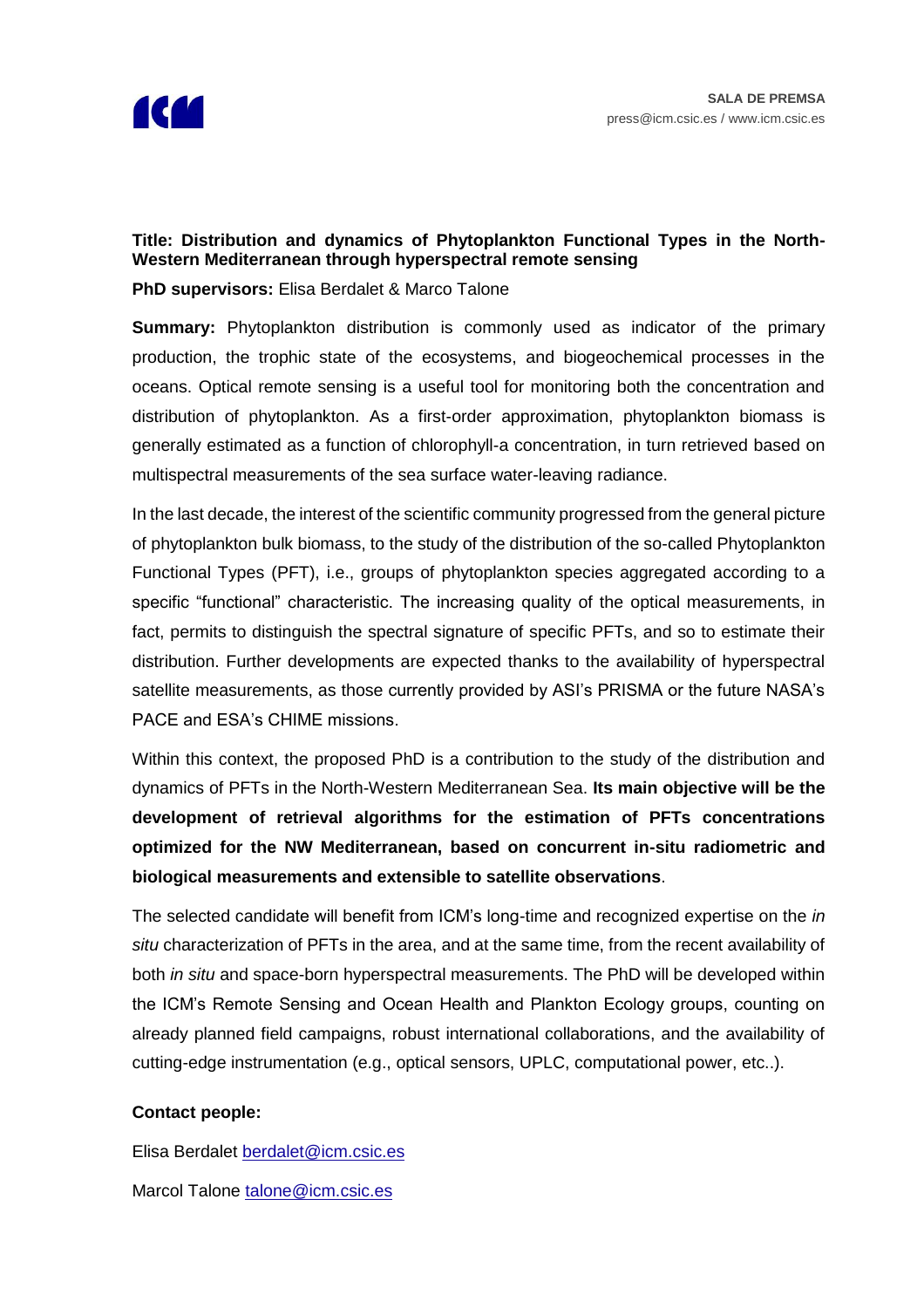

# **Title: Monitoring the Arctic sea ice and water distribution changes with Remote Sensing data**

**PhD supervisors:** Carolina Gabarró Prats, Martí Galí, Marta Umbert

**Summary:** The Arctic ocean is under profound transformation. Increasing temperatures have resulted in reduced sea ice extent and thinning. Freshwater content is increasing in some regions due to glacier and sea ice melting and enhanced river discharges. Current climate models are limited in representing and predicting key processes of the changing Arctic Ocean, mainly due to the lack of continuous observations. **The proposed PhD project focuses on using satellite data to monitor Arctic sea ice and freshwater content by deriving new emissivity models and by studying Arctic freshwater content.**

The SMOS mission, launched by the European Space Agency (ESA) in 2009, carries an Lband (1.4 GHz) radiometer that measures thin sea ice thickness (SIT) (less than 0.7 m) and sea surface salinity (SSS) from space. The recent Arctic-drift campaign known as MOSAiC offered a unique opportunity to get in situ radiometric data over one year on the ice. These measurements will enable us to **study the sensitivity of radiometric measurements to different characteristics and types of ice and snow surfaces, as well as to derive new improved emissivity models at 1.4 GHz**, thus significantly improving the quality of the SMOS SIT products.

The second complementary component of the proposed thesis research aims to **study the changes in the Arctic freshwater distribution, mainly due to ice melt and increased river discharges**. This analysis will be focused on the Beaufort Sea.

An algorithm to discriminate different surface water types (seawater, sea ice melt water, and river water) will be developed to produce water classification maps. In addition, we will compute the freshwater content (FWC) of the Beaufort Gyre and study the trends of salinity and FWC during the available 10 years of SMOS data. Several remotely sensed variables will be used: SSS from SMOS and SMAP, sea surface temperature, sea surface height, light absorption coefficient of colored dissolved organic matter from Aqua/Terra and Sentinel 2/3.This PhD project will involve in-situ and remote sensing data, process studies, and modeling approaches to help better understand and forecast the changing Arctic.

#### **Contact people:**

Carolina Gabarró Prats. cgabarro@icm.csic.es Martí Galí Tàpias. marti.gali.tapias@gmail.com Marta Umbert Ceresuela. mumbert@icm.csic.es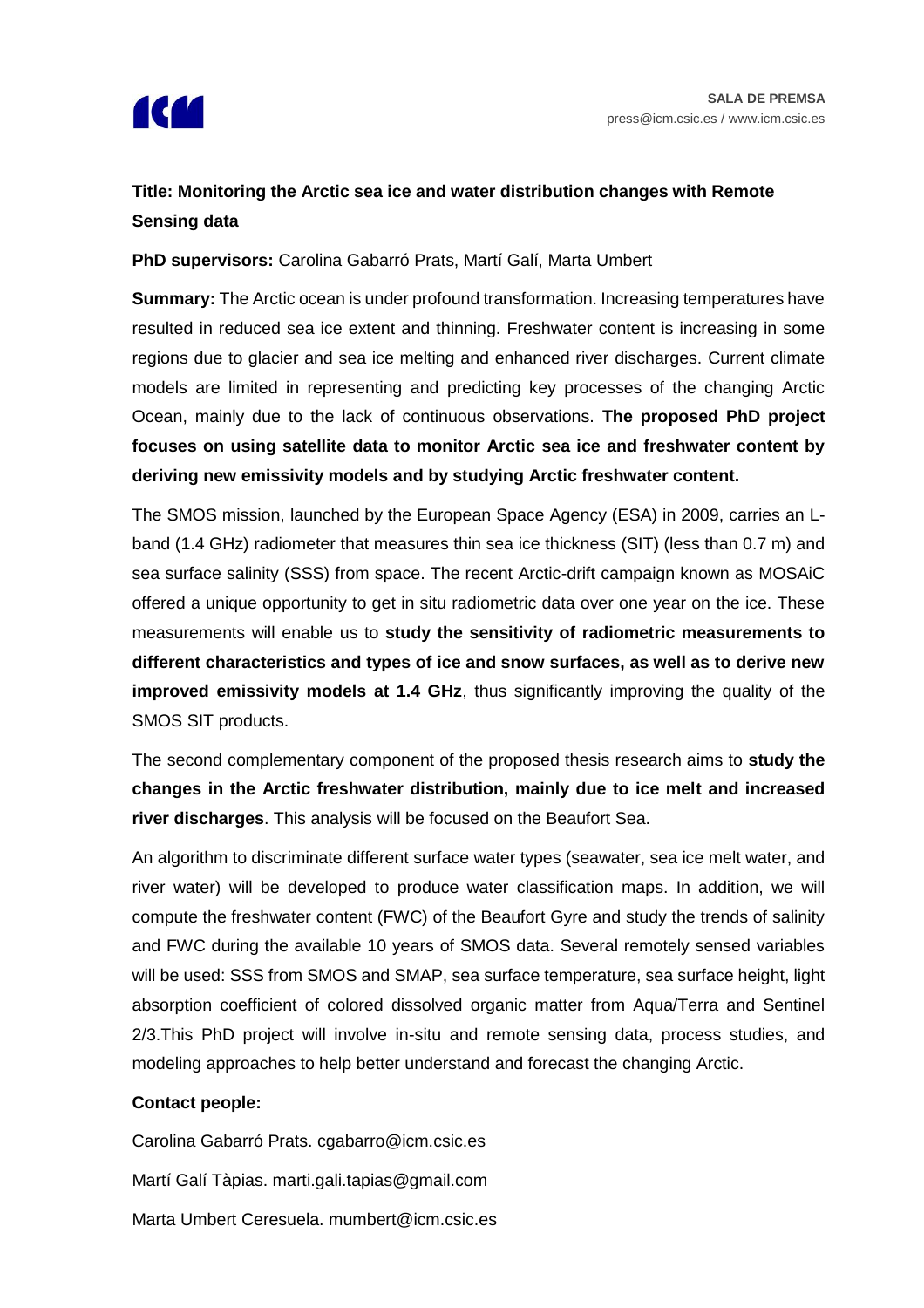

**Project: DOGMA. The role of ocean plankton ecology in the remineralization, degradation and fate of organic matter.**

# **Title: Effect of phytoplankton composition and turbulence on DOM degradation in marine coastal systems**

**PhD supervisors:** Maria Montserrat Sala and Francesc Peters

Understanding the role of biotic and abiotic factors in regulating the decomposition rates of organic matter (OM) in marine ecosystems has become one of the top priorities in ocean biogeochemistry. The topic has generated enormous interest in recent years due to the assumed role of plankton in driving organic carbon fluxes in the ocean. However, the mechanisms that regulate the link between OM degradation and turbulence remain poorly understood. To advance in this field, the objective of this thesis will be to examine the controls that prokaryotic activity and composition and turbulence exert on the degradation of organic matter originated from different phytoplankton species. The thesis will specifically address 1) the response of heterotrophic prokaryotic communities to the addition of exudates of cultured phytoplankton species, using genomics and metatranscriptomics, and 2) the role of turbulence in the prokaryotic degradation of DOM.

The knowledge obtained in this thesis will be key to better understand the carbon cycle in the ocean specially in a climate change scenario that will favor certain types of plankton communities.

Within the project the student will use a multidisciplinary approach including expertise in biogeochemistry, microbiology and physical-biological interactions and apply state of the art methodologies. The student will be trained in biochemical and molecular techniques within the group Ecology of Marine Microbes, and will be complemented by that of the collaborators in other institutions through 3-months placements in France and Sweden.

Depending on the needs of the student, he will be invited to assist to specific courses and also to enroll on oceanographic cruises or join experiments, at the ICM or other institutions within our broad network of international contacts.

## **Requirements:**

1) A Master degree in molecular biology, biotechnology, chemistry or environmental or marine sciences.

2) Very good English level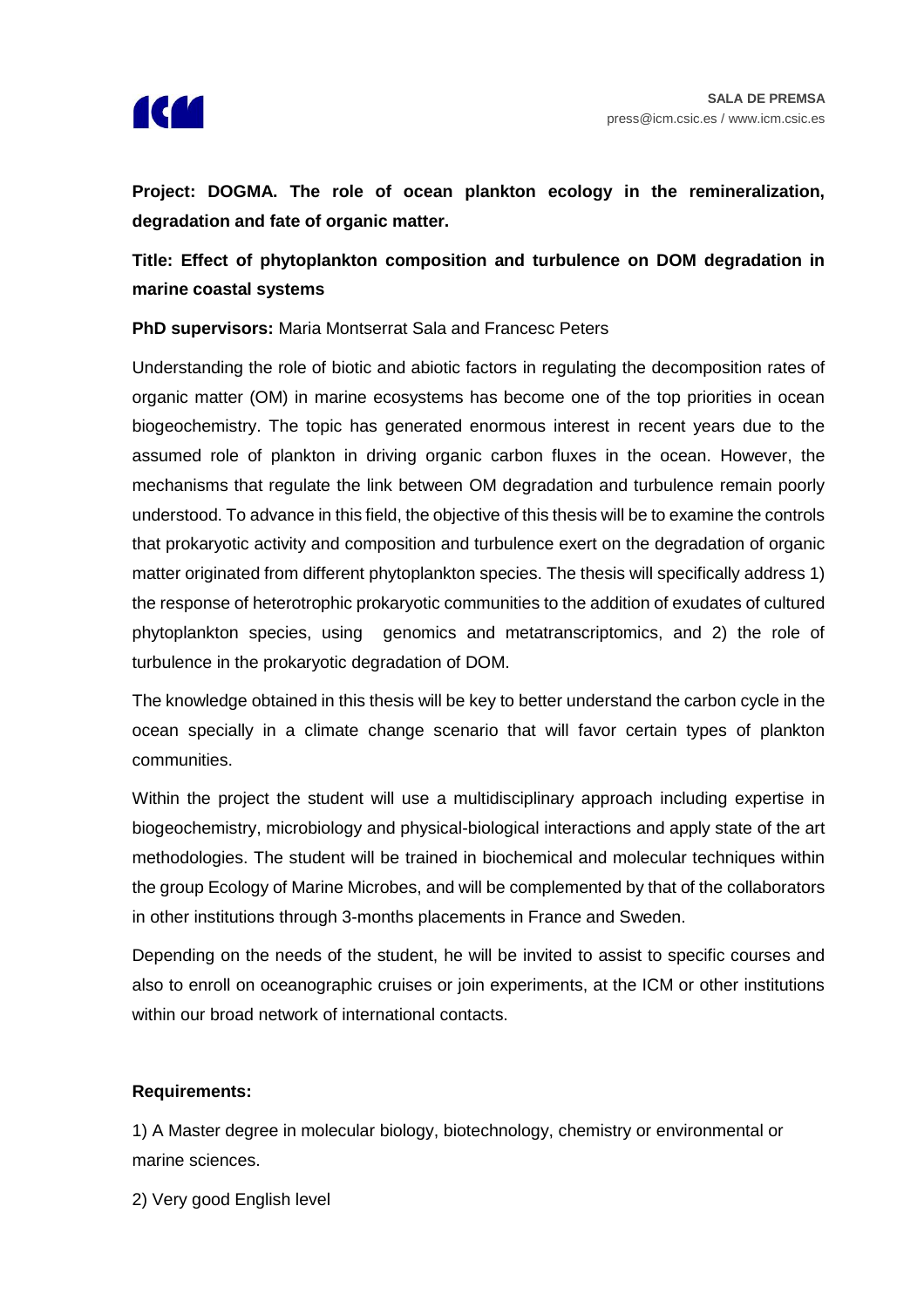

- 3) Very good academic record
- 4) Availability to travel

## **Contact:**

Maria Montserrat Sala: [msala@icm.csic.es](mailto:msala@icm.csic.es)

Francesc Peters: [cesc@icm.csic.es](mailto:cesc@icm.csic.es)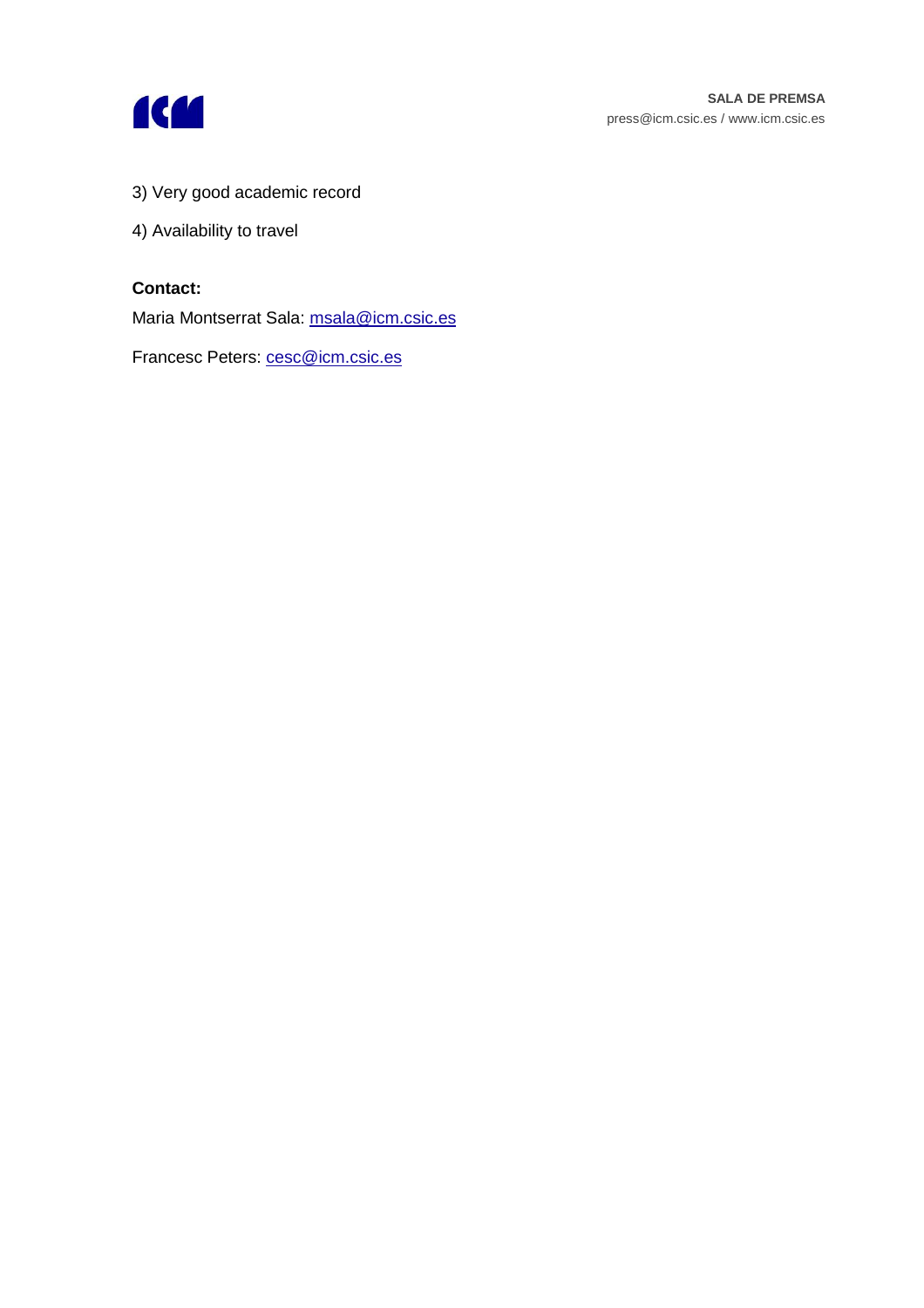

#### **Fostering the capacity of marine ecosystem models to project the cumulative effects of global change and plausible future oceans**

**PhD supervisors:** Marta Coll (ICM-CSIC), Jose Mª Bellido (IEO-Murcia) and Xavier Barber (UMH, Elche)

#### **Summary**

The ocean is probably the global social-ecological system whose ecological, socioeconomic and institutional settings are changing at the fastest pace due to Global Environmental Change (GEC). Despite advances in ecological modeling to describe past and future ocean dynamics, the available Marine Ecosystem Models (MEM) have still some limitations in terms of their usefulness to evaluate the cumulative impacts of environmental change on marine species distributions and projections. To move forward, the capabilities of state-of-the-art MEMs need to be reinforced in three main fronts that we will pilot under the new project ProOceans, i.e. model development, model validation and model applicability.

This PhD project aims to advance the capacity of marine ecosystem models (MEMs) to forecast future scenarios of global change by improving the mechanisms used to capture key ecological processes such as species distributions, ecological relationships, evolutionary capacity and ecosystem changes.

Main tasks to carry out along this PhD project are the following:

- Improve the capacity to project species distributions under GEC. We will move beyond the state-of-the-art methods to pioneer the inclusion of species adaptation as well as additional environmental drivers of change. We will code and execute these approaches into the ecosystem context by combining statistical analyses and food web modelling.
- Improve MEM validation and uncertainty assessments. To constrain and quantify the validity of its results, the resulting MEM will be subjected to various validation analyses to compare spatiotemporal outputs with available observations. Recent statistical approaches and new methods from statistical modelling procedures will be applied to improve this capability. Bayesian uncertainty quantification will be an intrinsic part of each modelling components.
- Run and analyze future scenarios of global change. Current efforts towards the development of comprehensive socio-economic future scenarios for marine ecosystems are still in an initial phase. We will contribute to these efforts while testing scenarios of sustainability pathways to propose cost-effective ways to optimize synergies and mitigate trade-offs.

The PhD student of ProOceans will join the Statistics, Optimization and Applied Mathematics PhD program of University Miguel Hernandez in Elche (Mathematics Department) or similar. The supervision of the student will be multidisciplinary (from the fields of applied mathematics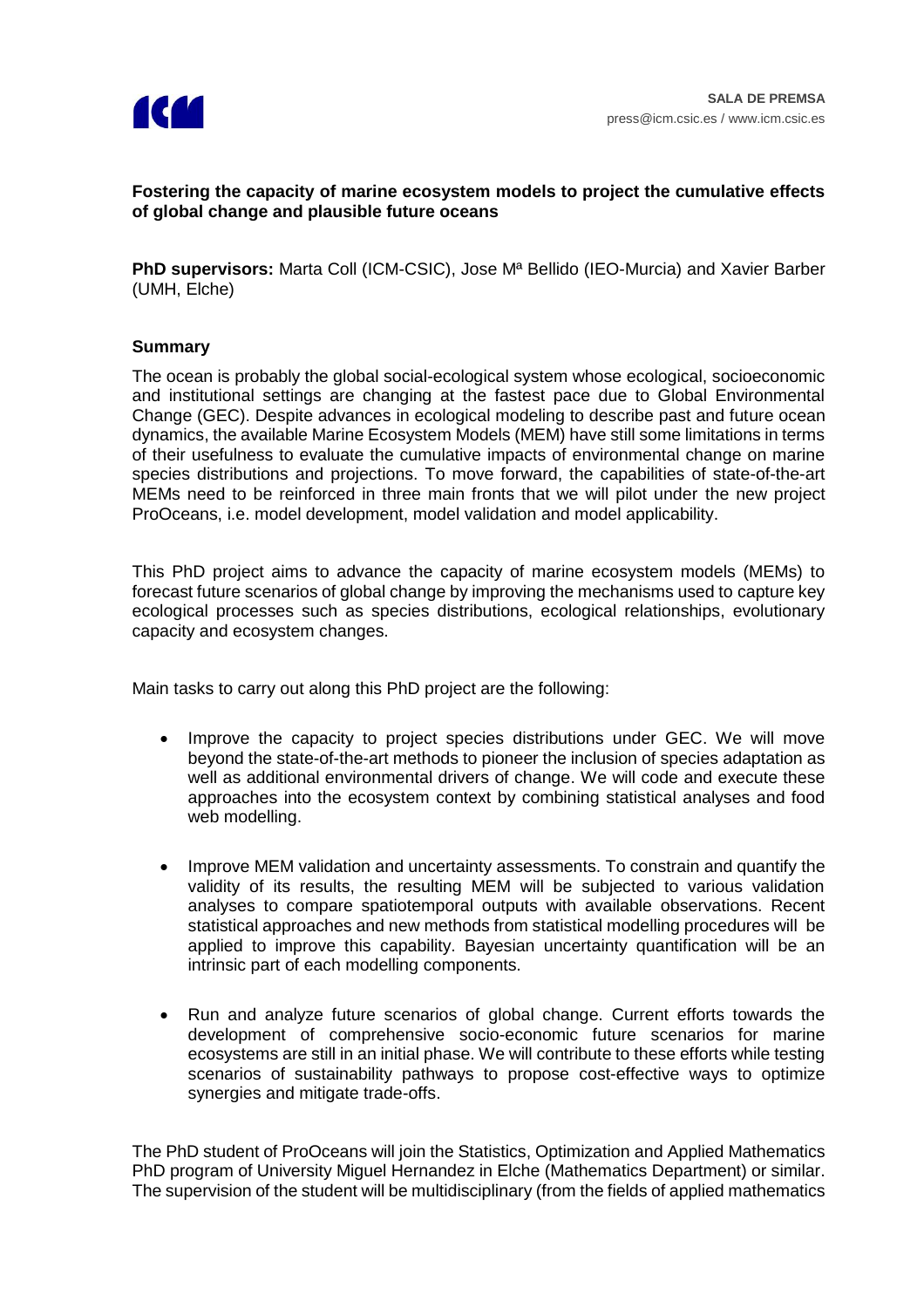

and statistics, marine ecosystem modelling and marine ecology) and will participate in several training activities to acquire the right capabilities to develop the work successfully.

We are seeking for a highly motivated candidate with a very good academic record and fluent in English. Candidates with degrees from the fields of applied mathematics and statistics are invited to apply.

**Contact people:** Marta Coll (ICM-CSIC), [mcoll@icm.csic.es](mailto:mcoll@icm.csic.es) and Jose Mª Bellido (IEO-CSIC), [josem.bellido@ieo.es](mailto:josem.bellido@ieo.es)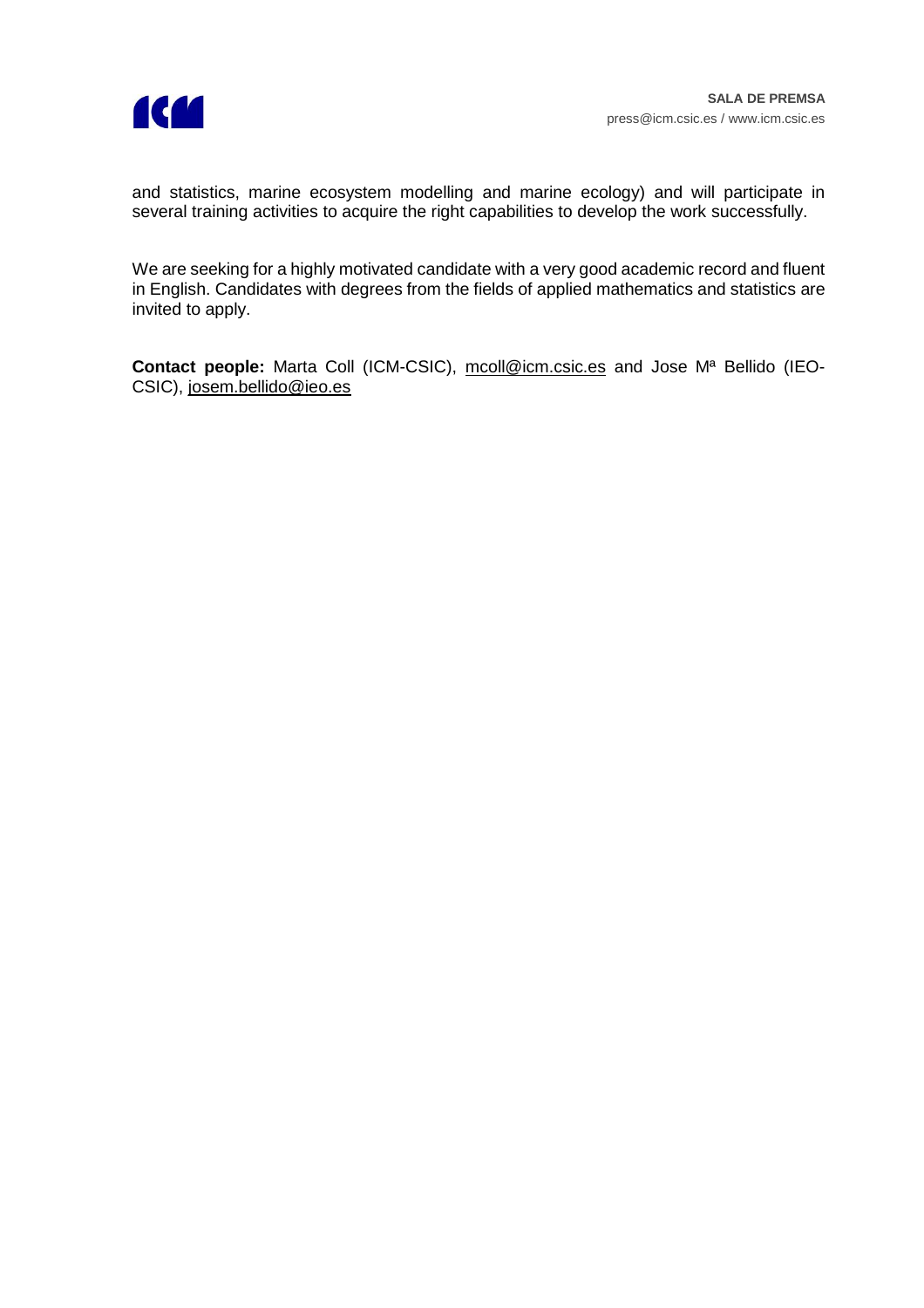

# **Holistic approach for the study of reproduction in fish: the omics challenge**

**PhD supervisors:** Mercedes Blázquez and Eva Calvo (ICM-CSIC)

The improvement of reproductive performance and the control of puberty are main challenges of reproduction in aquaculture. The target is focused on the initial stages of gametogenesis, specifically the early events happening before meiosis, when the number of germ cells can be modified. An alternative to modify the number of germ cells could be to arrest the process at initial stages, avoiding undesired events like precocious maturation. The European sea bass and the zebrafish are fish models that ensure the availability of basic knowledge of these events and the possibility to increase the genetic, analytic and immunological tools for the research. The **main objective** of this PhD thesis is to study the mechanisms involved in the onset of gonad maturation in fish. The **goal** is to reveal target genes and generate new knowledge of basic regulatory mechanisms that could be used to increase fertility in fish.

The PhD project will include a transcriptomic study of the complete gonad and of isolated cell types. It will use a holistic approach that incorporates the spatial dimension into the omic studies with the promising technology of spatial transcriptomics. The effect of water acidification, global warming, exposure to synthetic progestagens and other contaminants of anthropogenic origin will be evaluated, increasing synergies within different research groups in the field. The student will develop an array of molecular and cell biology tools, including different techniques for gene and protein expression analysis (qPCR, RNA-sequencing, in situ hybridisation, and immunohistochemistry), cell and organ cultures, and the analysis of epigenetic markers among others. This will allow to discover molecular biomarkers that can be used to identify germ cells at initial stages (before the onset of meiosis) and evaluate the effects of the exposure to pollutants on their reproductive success. The student will have further training provided through different research stages in international research centres.

We are seeking for a highly motivated candidate with a very good academic record and fluent in English. In addition, a master degree in molecular biology, biotechnology or environmental marine sciences is also a requirement. Background in molecular and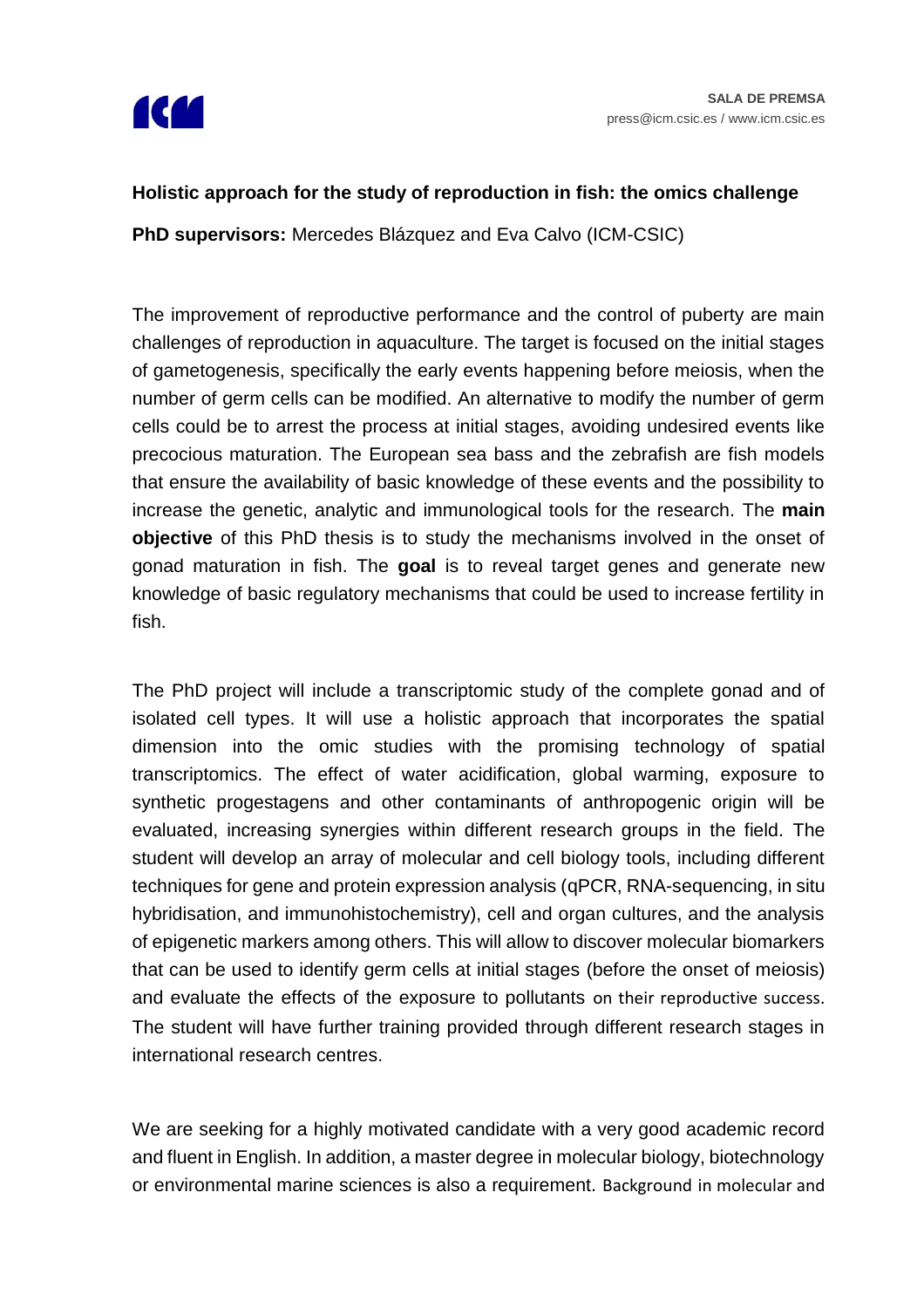

cell biology, systems biology and bioinformatics will be considered. Knowledge in Bioconductor/R environment and matlab software will be an asset.

**Contact**: Mercedes Blázquez [blazquez@icm.csic.es](mailto:blazquez@icm.csic.es) and Eva Calvo [ecalvo@icm.csic.es](mailto:ecalvo@icm.csic.es)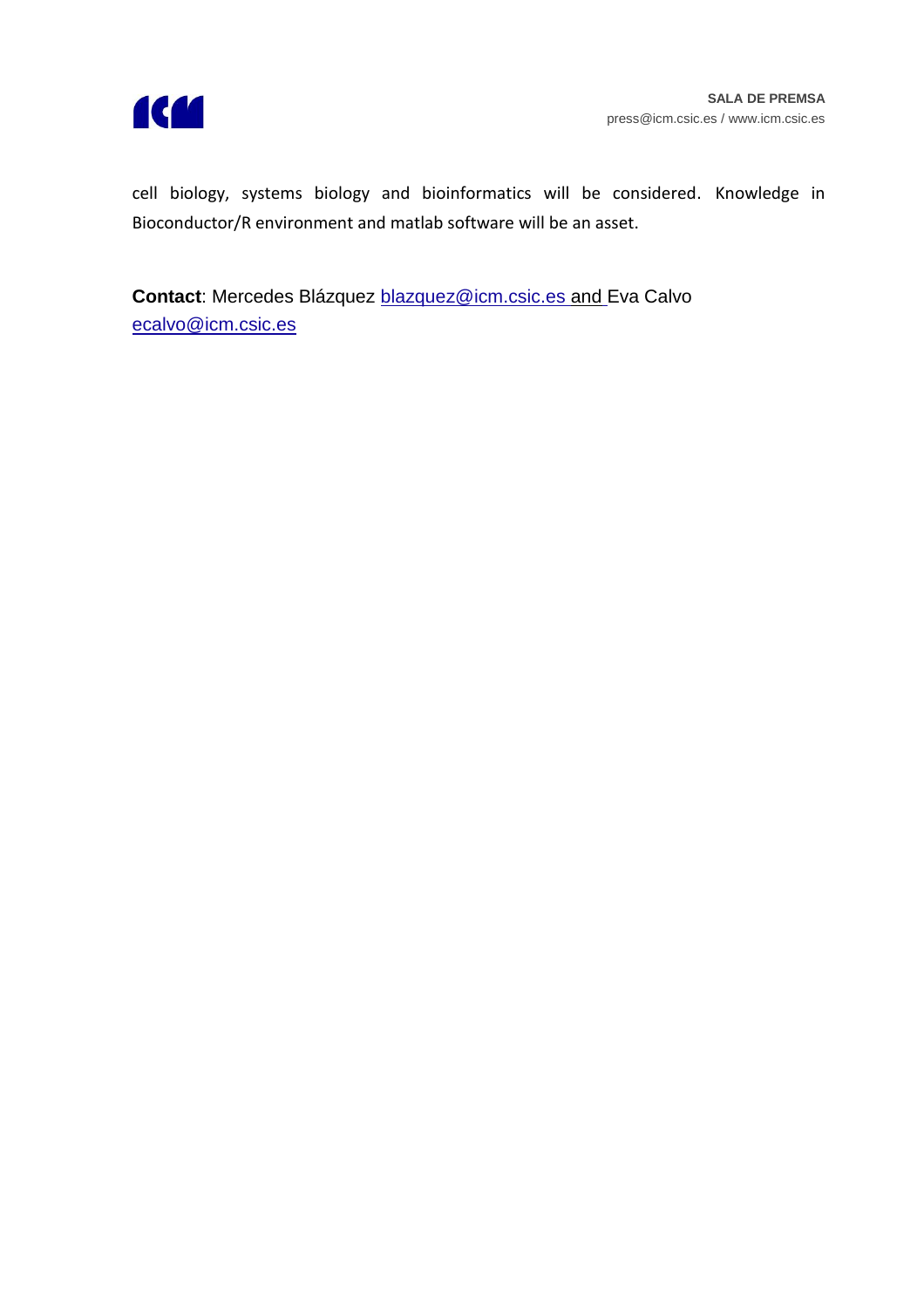

**Project: impact of ICE-sheet retreat and geological controls on Fluid fLow dynAMics of the antarctic pEninsula continental margin (ICEFLAME) – PID2020-114856RB-100**

## **Thesis:**

Fluid flowdynamics in the Antarctic Pensinsula continental margin: sources, traps, seeps and related geohazards.

## **PhD Supervisors**: Roger Urgeles (ICM, CSIC) Ricardo León (IGME, CSIC)

Rationale: Multiple processes cause fluids to migrate in sedimentary basins and reach the seafloor. Most often these occur in the form of diffusive flow induced by sediment consolidation and controlled by sediment permeability. However, in some instances fluids are focused in faults, natural pipes and chimneys with fluids expelled at pockmarks, craters and/or mud mounds. Fluids that escape in focused fluid flow systems are often rich in methane (CH4) and other light hydrocarbons. Among the large CH4 carbon reservoirs that naturally interact with the ocean-atmosphere system, gas hydrates have special relevance. They are susceptible to dissociation and dissolution by key perturbations associated with global warming, namely relative changes in sea level (pressure) and increase in ocean temperatures. Polar regions that have lost a significant mass of their ice sheets since the Last Glacial Maximum are experiencing remarkable isostatic rebound and hydrate reservoirs in these areas are therefore potentially not in equilibrium. Gas hydrates have an influence on benthic ecosystems and can induce alterations in the stress-state of marine sediments resulting in major slope failures. Since methane is an effective greenhouse gas, gas hydrates have also strong feedback potential with climate change.

The thesis will address how fluid flow and gas hydrates of the Antarctic Peninsula margin respond to changes in temperature and pressure associated with Holocene to present changes in uplift rates from isostatic rebound, sedimentation pulses and temperature of bottom water masses. The thesis will provide better understanding of the hydrocarbon play of the Antarctic Peninsula: How hydrocarbon charged fluids migrate in the subsurface and are trapped in gas hydrates or emitted to the water column. Additionally, the thesis will address how the stress-state of marine sediments evolves and affects the stability of the seafloor.

The student will use a multidisciplinary approach involving the disciplines of geophysics, geochemistry, sedimentology and soil-mechanics. The student will apply state of the art methodologies such as swath bathymetry, seismic reflection and electromagnetic data. The student will use analytical techniques to determine sediment mineralogical composition and physical properties as well as the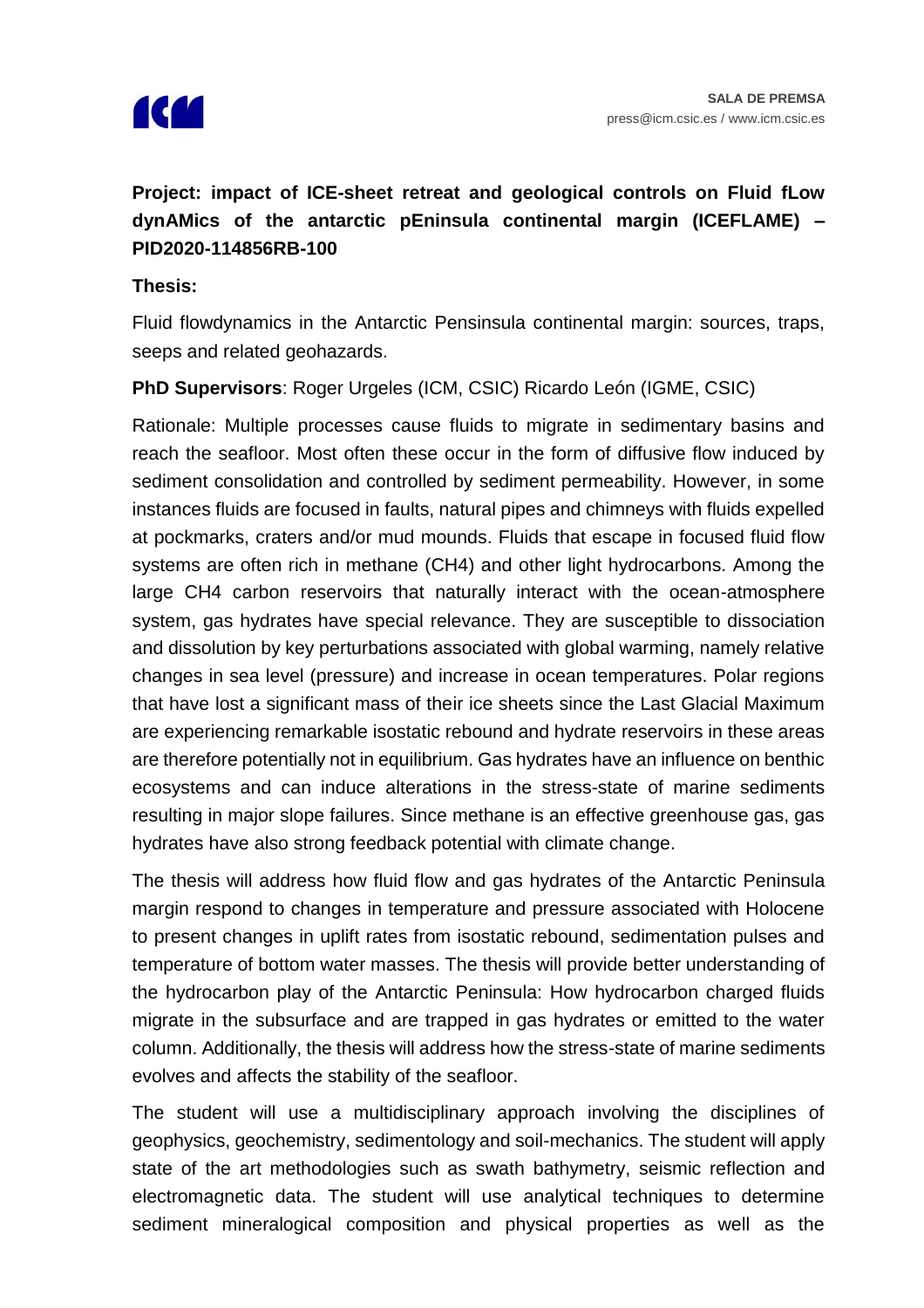

geochemistry of interstitial waters and the water column. The student will be invited to assist specific courses, enroll in oceanographic cruises and perform experiments at ICM, IGME and other institutions within the network of project partners.

Requirements: We are seeking for an English-fluent, highly motivated candidate with a very good academic record. A master degree in the fields of Engineering Geology, Environmental Sciences, Geology or Geophysics is required. Coding/programming skills will be an asset. Candidates should be admitted to a doctoral programme for the academic year 2021/2022 at the time of the beginning of the scholarship (estimated in spring 2022). Besides, they must have not yet been awarded a doctoral degree.

**Funding**: The contract is funded under the FPI grant scheme of the Spanish Ministerio de Ciencia

| <b>Contacts: Roger Urgeles,</b>       | Ricardo León Buendia,                  |
|---------------------------------------|----------------------------------------|
| urgeles@icm.csic.es                   | $r$ .leon@igme.es                      |
| Institut de Ciències del Mar (CSIC)   | Instituto Geológico y Minero de España |
| Passeig Marítim de la Barceloneta 37- | (CSIC)                                 |
| 49, 08003 Barcelona                   | c/ Rios Rosas 23, 28003 Madrid         |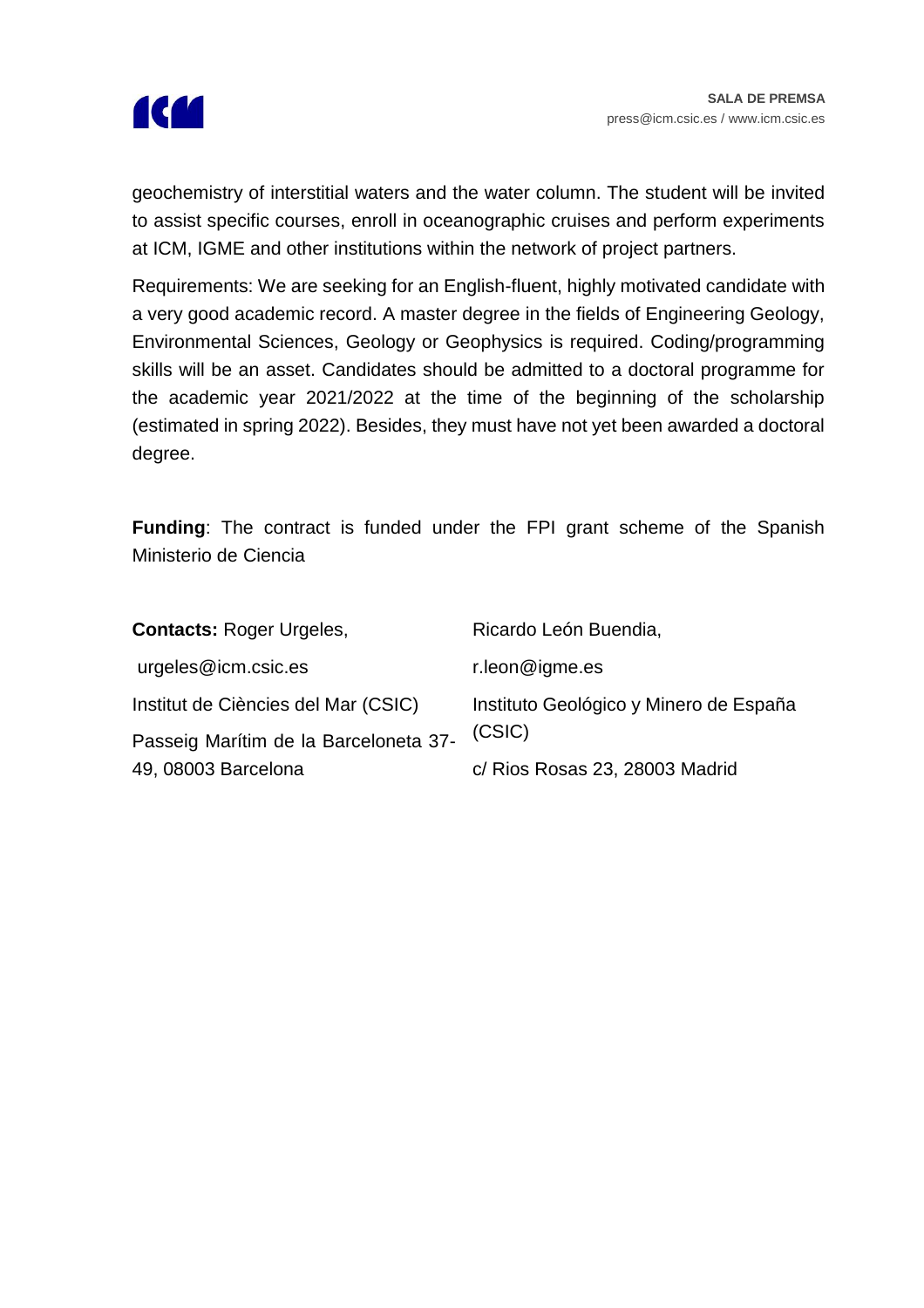

# **Project: Use of submarine telecommunication cables and passive seismic stations for seafloor observation and monitoring of natural hazards**

# **PhD Supervisors:** Rafel Bartolomé & Arantza Ugalde

Two hypotheses have been proposed for the origin of the volcanism, the most noticeable natural hazard, in the Canary Archipelago: a mantle plume and a propagating fracture related to the nearby Atlas mountains. To discard one of them, regional images of the crust and mantle obtained using ocean bottom seismometers (OBS) and land stations are essential. In addition to this, a new emergent technology named distributed acoustic sensing (DAS), which converts the existing submarine telecommunication of fiber-optic cables into an array of thousands of dynamic strainmeters, can provide information on seismicity, subsurface structure, mass movements, marine currents, and noise in the ocean with unprecedented resolution at minimal cost. This technology is still in its infancy for marine applications, but will probably revolutionize sea-floor observation in the coming future. A DAS interrogator generates large amounts of data (on the order of 1TB per day when recording at high frequency). As a result, current studies consist mainly of proof-of concept or involve very short recording times (days or hours). The objective of this Ph.D. fellowship proposal is to develop methodologies for detecting local and distant earthquakes, ocean currents, marine mammals and other phenomena, connecting large volumes of data, automating and standardizing their seismic processing, and providing realtime observations. Using the final data and models, the Ph.D. student will allow improving the seismo-volcanic monitoring in the region, the understanding of the geodynamic processes taking place in the Canary Islands and the underlying causes of the geological risks (earthquakes and volcanoes). This would also result in an improved seismic hazard map of the area where most of the population and critical infrastructures are located, having an impact on the society of the Canary Islands.

The training program of the Ph.D. student will be structured in three phases:

Phase 1: Technical training (months 1-12). The student will learn the theory and fundamentals of the different methods to be applied in the thesis. Seismic phase picking and event classification using Machine Learning codes and algorithms will be tested with data from seismic land stations, OBSs, and DAS experiments. This part of the training will be supervised by AU and the seismological training for the use of seismic reflection processing algorithms to the DAS data will be done by RB.

Phase 2: Data acquisition, processing and modeling (months 12-36). This phase will begin with the participation of the student in the oceanographic cruise to deploy and recover the OBSs in the Canary Islands (IP: RB). This would provide unique practical